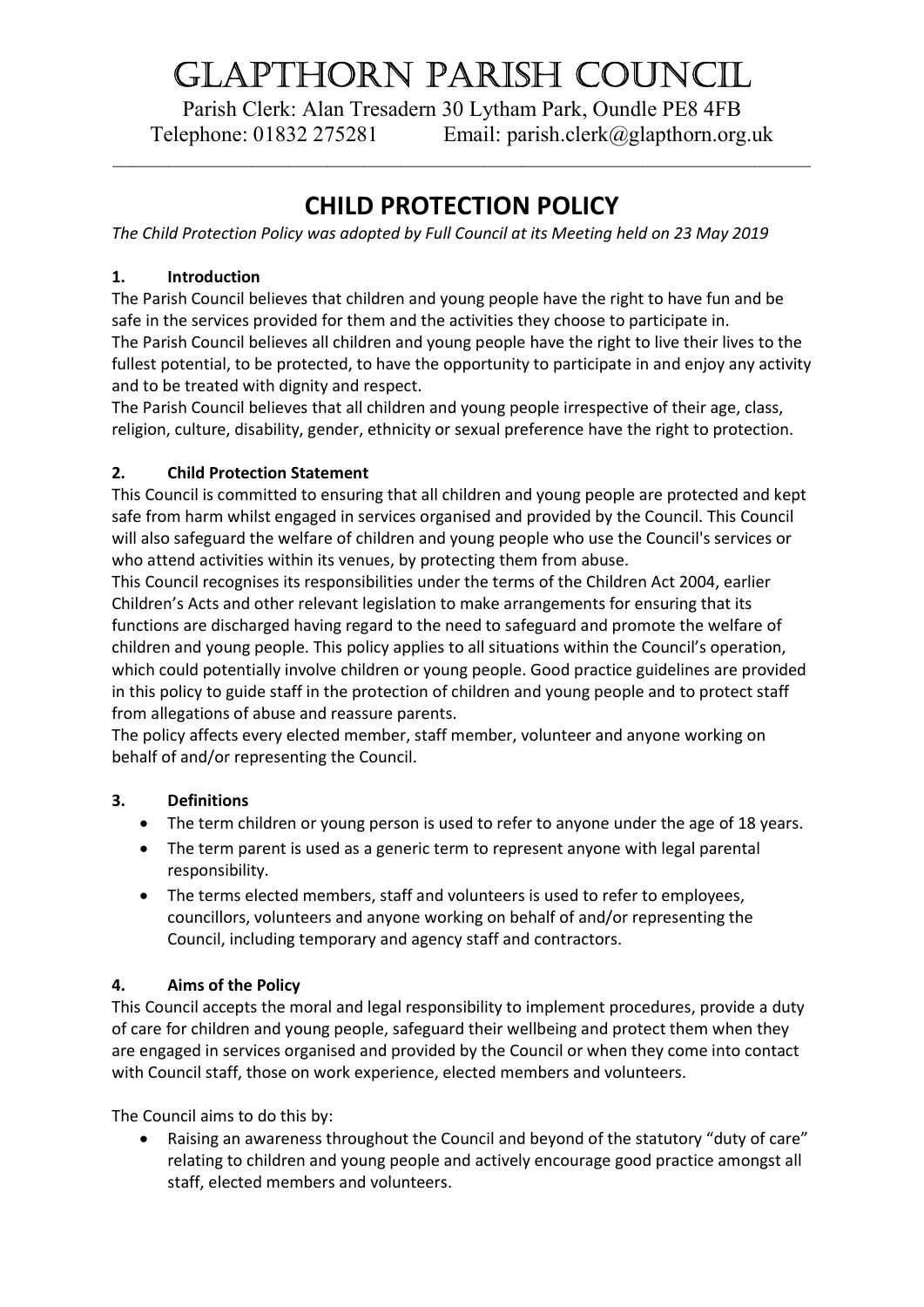- Creating a safe and healthy environment within all its services, avoiding situations where abuse or allegations of abuse may occur.
- Respecting and promoting the rights, wishes and feelings of children and young people. Listening to children and young people, minimising dangers and working closely with other agencies.
- Recruiting, training, supervising and supporting staff, elected members and volunteers who work with children and young people to adopt best practice to safeguard and protect children and young people from abuse, and themselves against false allegations. Staff and volunteers who work with children and young people will be subject to the appropriate level of Disclosure & Barring Service (DBS) check.
- Responding to any allegations appropriately and implementing the appropriate disciplinary and appeals procedures.
- Requiring staff, elected members and volunteers to adopt and abide by this policy and guidelines.

### 5. Use of Contractors

This Council and its staff, elected members and volunteers should take care that contractors doing work on behalf of the Council are monitored appropriately. Any contractor or subcontractor, engaged by the Council in areas where workers are likely to come into contact with children and young people, should have a similarly robust Child Protection Policy, or failing this, must comply with the terms of this policy. Contractors will be monitored by the Officer responsible for the contract.

### 6. Procedures

These procedures inform staff, elected members and volunteers of what actions they should take if they have concerns or encounter a case of alleged or suspected child abuse.

Responding to Concerns and Allegations:

- It is important that all staff, elected members and volunteers are aware that the first person that has concerns or encounters a case of alleged or suspected abuse is not responsible for deciding whether or not abuse has occurred. It is not the place of any Officer of the Council to investigate allegations. However, staff, elected members and volunteers do have a duty of care to the child or young person which means they must report any suspicions they may have.
- It is the duty of any member, or council employee or volunteer to report any concerns about a child being subject to abuse, receive a disclosure or are aware of Members, or colleagues behaving in an inappropriate manor. All reports should be treated as confidential and with respect to the person raising the concern regardless of the outcome.

6.1 In general, there are 3 situations that staff, elected members and volunteers may need to respond to a concern or case of alleged or suspected abuse:

a) Responding to a child or young person disclosing abuse, i.e. they make an allegation of abuse

b) Responding to allegations or concerns about a member of staff, elected member or volunteer from your own observation or due to a complaint.

c) Responding to allegations or concerns about any other person, i.e. parent, carer, other service user.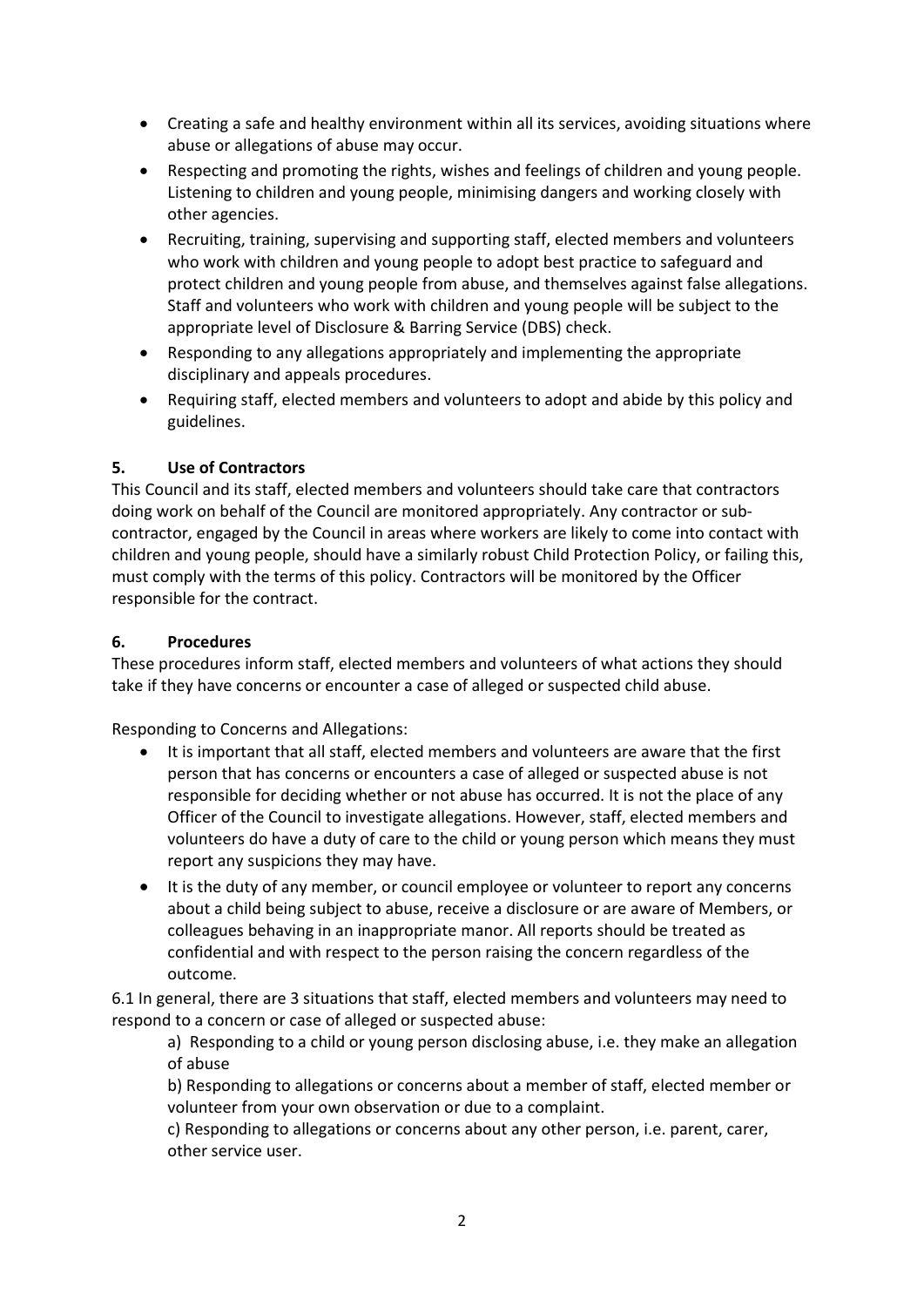In the case of an emergency where a child is in danger phone 999 immediately.

6.2 Record in writing all the details that you are aware of and what was said using the child or young person's own words, immediately. In your record you should include the following:

a) The date and time

b) The child or young person's name, address and date of birth

c) The nature of the allegation

d) Your observations – a description of the child or young person's behaviour, physical and emotional state and any visible injuries.

e) Exactly what the child or young person said and what you said. Record the child or young person's account of what has happened as closely as possible. f) Sign and date what you have recorded.

Do not ask questions, other than the child or young person's name, address and date of birth. Reassure the child or young person that they have done the right thing in telling you. Contact local Social Services or the Police without delay and follow their guidance.

Every effort should be made to ensure that confidentiality is maintained for all concerned. Information should be handled and disseminated on a need to know basis only this is usually Social Services or the Police. It is extremely important that allegations or concerns are not discussed, as any breach of confidentiality could be damaging to the child or young person, their family, those who are the subject of allegations and any child protection investigations that may follow.

Informing the parents of a child or young person of concerns you may have should be dealt with by Social Services. Parents will not be informed if they are the subject of the allegation. Any individual against whom an allegation has been made has the right to be notified about the cause for concern. This should be done by Social Services and the Police. It is important that the timing of this does not prejudice the investigation; therefore, confidentiality is of the utmost importance.

Recorded information should be handed over to Social Services or the Police and any copies stored in a secure place with limited access in line with data protection laws (e.g. that information is accurate, regularly updated, relevant and secure). If enquiries arise from the public or any branch of the media, it is vital that all staff, elected members and volunteers are briefed to not make any comments regarding the situation.

### 7. Photography

Staff, elected members and volunteers should be vigilant at all times regarding people using cameras or videos within Council services and at events or activities which involve children and young people. Consent must be sought from parents when cameras and other image recorders are used to picture children and young people.

- Do not allow unsupervised access to children or young people or one to one photographic sessions.
- Do not allow photographic sessions outside of the activities or services, or at a child's or young person's home.
- The child or young person should be happy with having their picture taken.
- Parents must be informed that photographs of their child or young person may be taken during Council services, activities or events, and signed parental consent needs to be